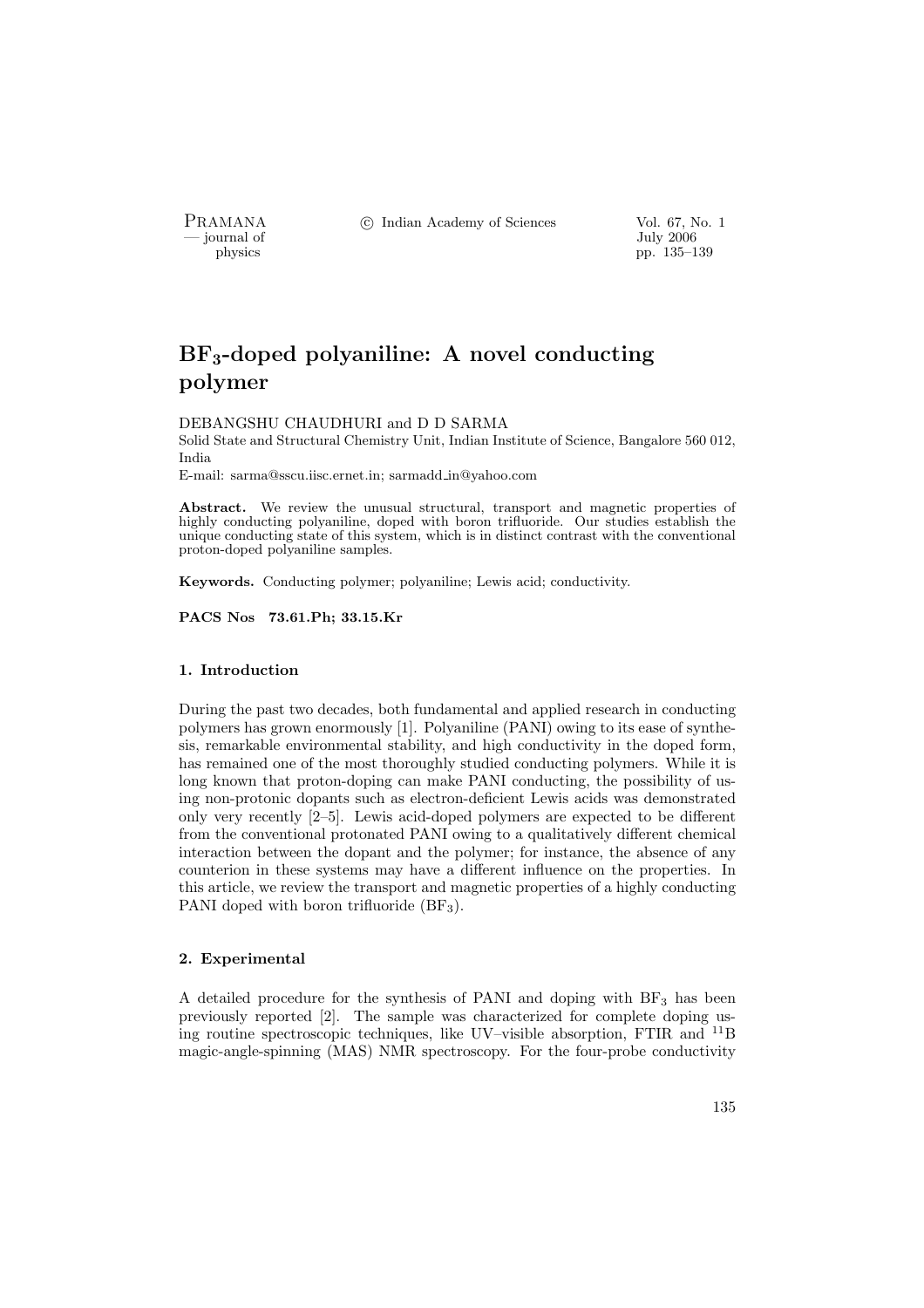#### Debangshu Chaudhuri and D D Sarma

measurements, the as-prepared powder samples were pressed into ∼1 mm thick pellets. Magnetic susceptibility was measured on powdered samples, using a superconducting quantum interference device magnetometer (Quantum Design MPMS).

#### 3. Results and discussion

In figure 1, we present the X-ray diffraction (XRD) patterns of undoped and  $BF_{3-}$ doped PANI. We have also presented the data for HCl-PANI, adapted from ref. [6]. The XRD pattern reveals that  $BF_3$ -PANI is as amorphous as undoped PANI. This is in stark contrast with conventional HCl-doped PANI, as can be seen from the figure. It is known that undoped, amorphous PANI becomes partially crystalline upon proton-doping. It has been established that the delocalized charge carriers responsible for the sample's electrical conductivity are essentially associated with these crystalline domains. Considering that the intrinsic conductivities of BF3 doped sample is much higher than that of the protonated PANI, as discussed later, this observation puts the present system in a unique class of amorphous and yet highly conducting polymers.

We now present the results of DC conductivity. As mentioned earlier, the room temperature conductivity of BF<sub>3</sub>-PANI (35 S cm<sup>-1</sup>) is an order of magnitude higher than that of HCl-PANI ( $\sim$ 1 S cm<sup>-1</sup>). This difference becomes even more prominent at lower temperatures. Temperature dependence of conductivity in doped PANI has been described using the relation

$$
\sigma = \sigma_0 \, \exp[-(T_0/T)^\alpha],\tag{1}
$$

where  $T_0$  and  $\alpha$  are independent of temperature. For most doped PANI systems,  $\alpha$  is found to be 0.5. There are two different conduction mechanisms that lead



Figure 1. The XRD patterns of undoped, BF<sub>3</sub>-doped, and 50% HCl-doped PANI (reproduced from ref. [7]).

136 Pramana – J. Phys., Vol. 67, No. 1, July 2006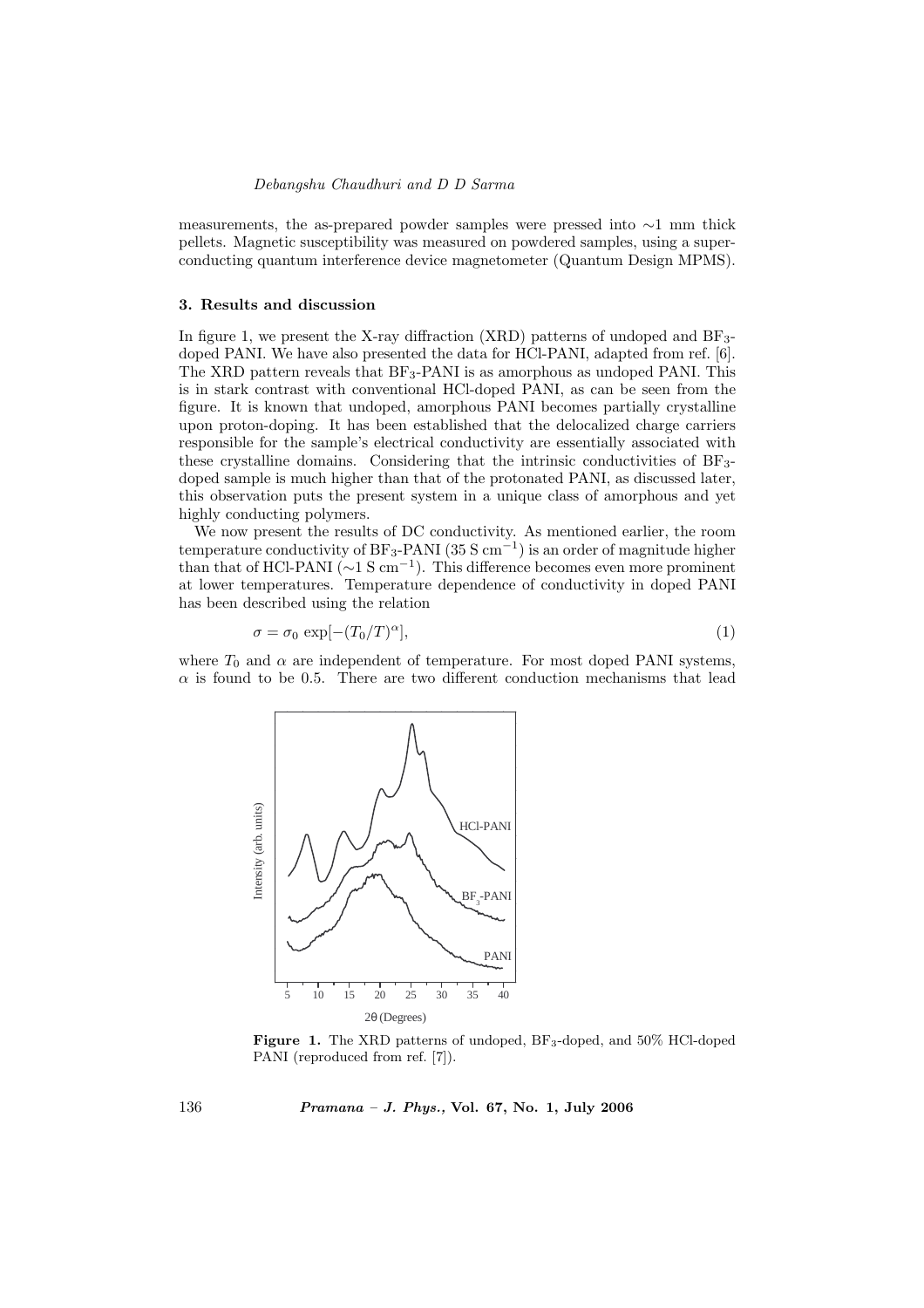#### BF3-doped polyaniline



Figure 2. Variation of the reduced activation energy  $W$  as a function of temperature on a double-logarithmic scale, for the as-made BF<sub>3</sub>-PANI sample.

to  $\alpha = 0.5$ ; quasi-one-dimensional variable range hopping (Q1D-VRH) of charge carriers [7], and Sheng's model of charging energy limited tunnelling (CELT) of carriers between small metallic grains [8]. While the former mechanism has been the most widely accepted one in doped PANI systems, we have established that the dominant mechanism in  $BF_3$ -doped PANI is CELT. In figure 2, we present the variation of reduced activation energy  $(W)$  as a function of temperature, on a double logarithmic scale; the quantity W is defined as  $(d \ln \sigma/d \ln T)$ . For the systems obeying eq. (1), ln W vs. ln T plot must be linear with a slope of  $-\alpha$ . In the case of  $BF_3$ -PANI, we indeed find the dependence to be linear, however, the slope is  $-0.4$ . While such a deviation from  $\alpha = 0.5$  cannot be accommodated within the framework of Q1D-VRH, CELT on the other hand, predicts the value of  $\alpha$  to lie between 0.5 and 0.25. Therefore, the data presented in figure 2 seem to suggest that the conduction is mediated by CELT of charge carriers across small conducting grains.

To confirm this interpretation, we carried out a systematic study of the charge transport in large-grain  $BF_3-PANI$  samples, prepared by three different routes: thermal annealing of the as-prepared pellet (sample A), cast film of  $BF_3-PANI$ (sample B), and a pellet compressed in the presence of a solvent (sample C). In figure 3, we present the variation of  $W$  as a function of  $T$  for the three large-grain samples. In all the cases, we observe a clear departure from the linear behaviour that was seen for the small-grain, as-prepared sample. It is well-known that CELT in large grain samples obey the following temperature dependence [9]:

$$
\sigma(T) = \sigma_0 \exp[-T_0/(T+T_1)],\tag{2}
$$

where  $T_0$  gives a measure of the barrier height. For samples obeying eq. (2), the slope of ln W vs. ln T curve is given by  $1 - 2T/(T + T_1)$ , and is therefore, expected to vary from  $-1$  ( $T \gg T_1$ ) to 0 ( $T = T_1$ ). The result presented in figure 3 confirms this, as we find the slope of the three curves changing gradually from  $\sim$ 1 to 0 with decreasing temperature.

 $Pramana - J. Phys., Vol. 67, No. 1, July 2006$  137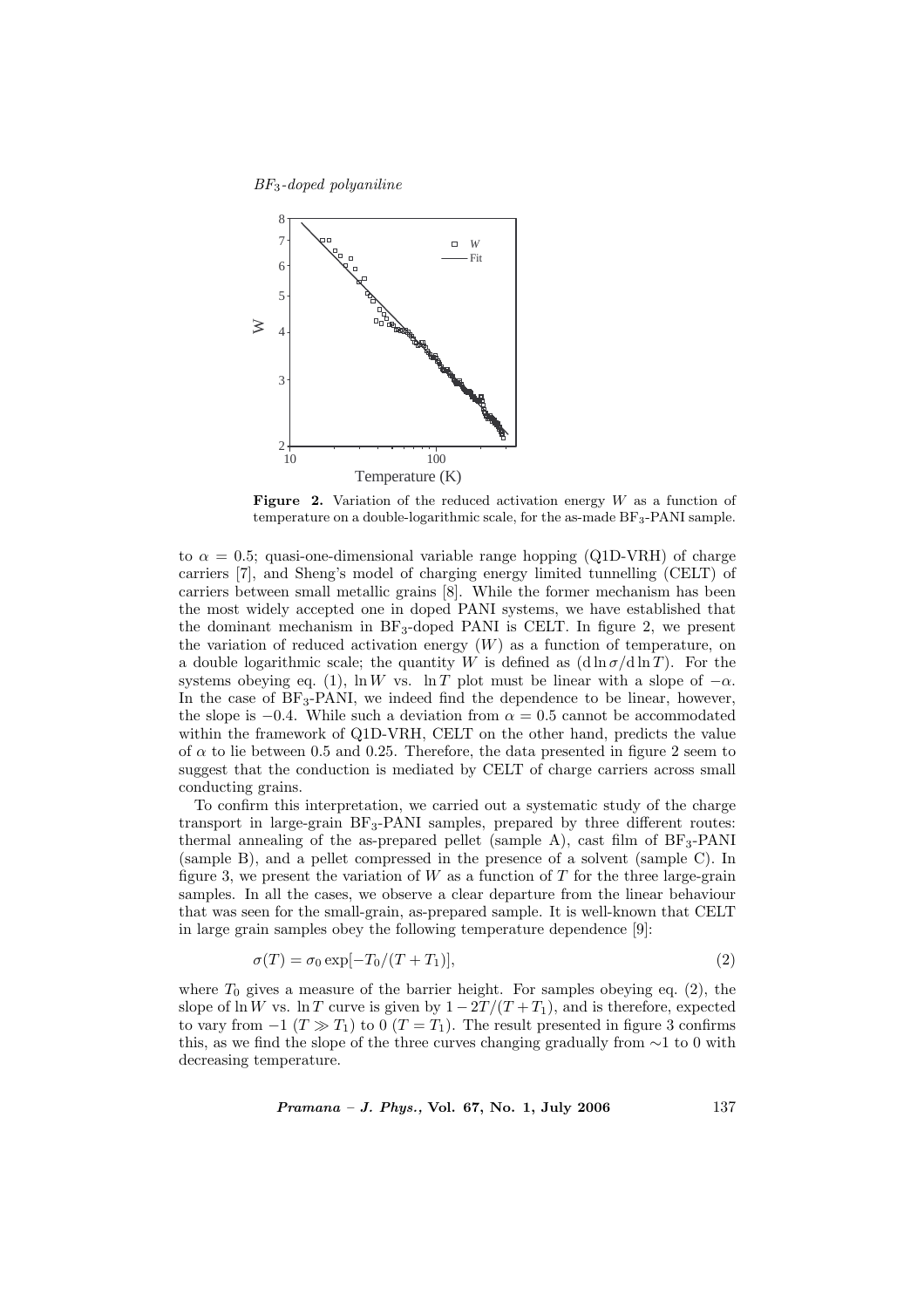Debangshu Chaudhuri and D D Sarma



Figure 3. W vs. T for the three large grain samples, A, B and C.

From the above discussion, it is evident that the macroscopic resistivity of these doped PANI samples is influenced strongly by the presence of grain boundaries. In such a scenario, a measure of the intrinsic conductivity can be obtained from the magnetic properties. In figure 4, we present the results of temperature-dependent DC magnetic susceptibility  $(\chi)$  for BF<sub>3</sub>-PANI.  $\chi$  for doped PANI has been described by [10]

$$
\chi(T) = \frac{C}{T} + \chi_{\rm P},\tag{3}
$$

where  $\chi_{\rm P}$  is the temperature-independent Pauli paramagnetic contribution from the de-localized charge carriers, and C is the Curie constant arising from localized spins. While the low-temperature part of  $\chi T$  vs. T certainly looks linear, a closer inspection seems to suggest a deviation at  $T \sim 210$  K. The increase in slope at 210 K suggests an increase in  $\chi_{\rm P}$ , and a simultaneous decrease in C. ln  $\chi$  vs. ln T plot in the same figure further accentuates this fact. This enhancement of  $\chi_{\rm P}$  at the cost of  $C$  with increasing  $T$  is possibly a consequence of the thermal activation of the localized spins into free carriers, indicating that the trapping potential is in the scale of the thermal energy in this system. This fact has also been established using electron spin resonance studies [2]. Density of states at the Fermi level,  $N(E_{\rm F})$ , derived from  $\chi_{\rm P}$  for BF<sub>3</sub>-doped PANI is 11.4 states eV<sup>-1</sup> (2-rings)<sup>-1</sup>. The fact that this value is considerably higher than any known conducting PANI system [7] exemplifies the superiority of  $BF<sub>3</sub>$  over other dopants.

#### 4. Conclusion

To conclude, we establish a very high intrinsic conductivity in  $BF_3$ -PANI. Macroscopic conductivity is dominated by CELT between highly conducting grains across

138 Pramana – J. Phys., Vol. 67, No. 1, July 2006